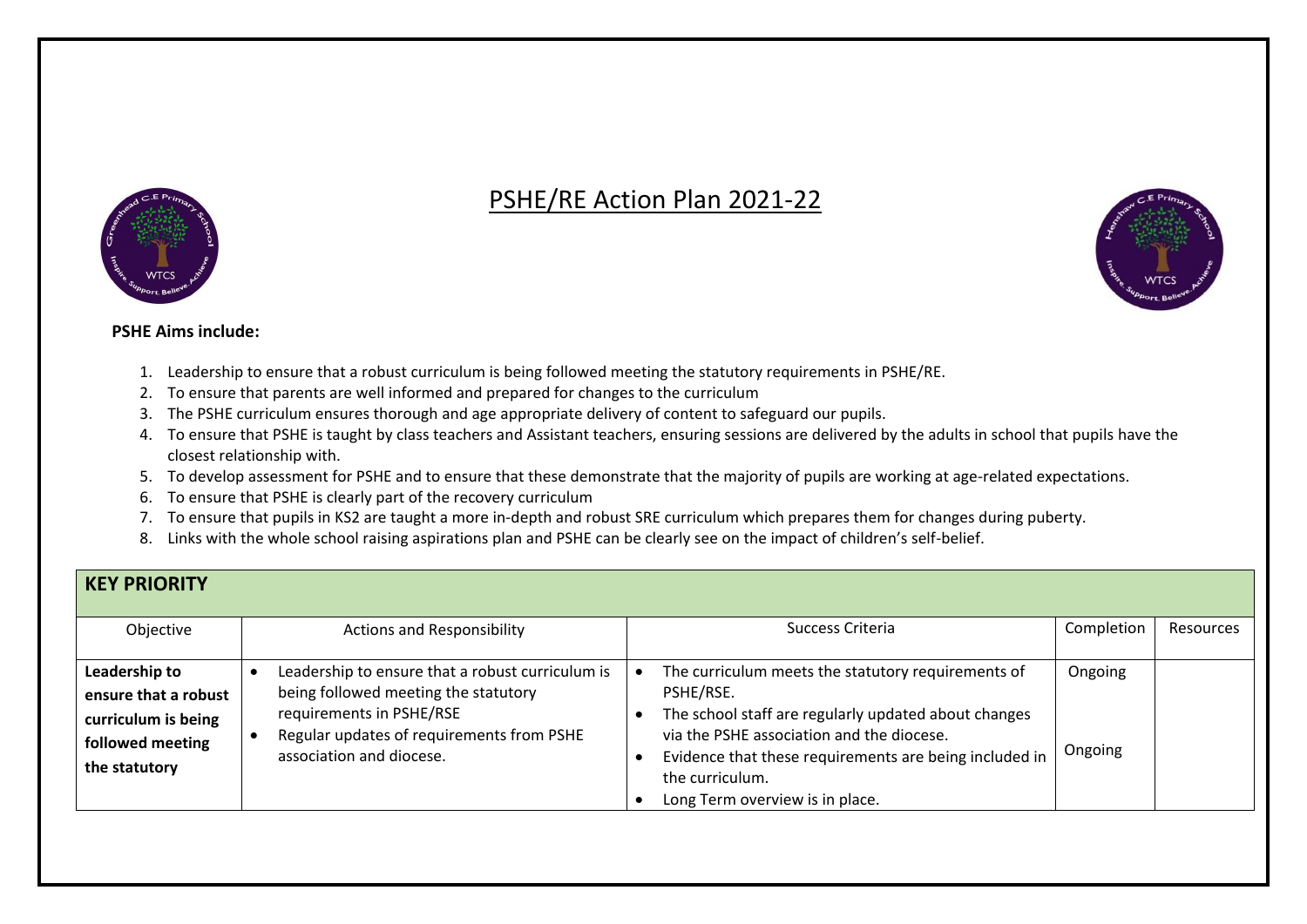| requirements in<br><b>PSHE/RSE</b>                                                                                                                                                                                        | Development of a PSHE/RSE curriculum -<br>$\bullet$<br>including overview and termly/weekly lesson<br>outlines.<br>Meetings with staff to discuss how the delivery<br>$\bullet$<br>of Hallie's Pawprints is going.<br>Check timetabling for PSHE/RE across the<br>Federation.                                                                                                                                                                                                                                                    | Two-year programme of weekly lesson plans and<br>themes to be covered is in place across the Federation<br>and all staff have access to these and the resources<br>available.<br>All timetables show a weekly entitlement to PSHE/RE<br>$\bullet$<br>across the Federation.                                                                                                                                                                                                                                                                                                                                         | Ongoing<br>July, 2022<br>Ongoing                                                 |
|---------------------------------------------------------------------------------------------------------------------------------------------------------------------------------------------------------------------------|----------------------------------------------------------------------------------------------------------------------------------------------------------------------------------------------------------------------------------------------------------------------------------------------------------------------------------------------------------------------------------------------------------------------------------------------------------------------------------------------------------------------------------|---------------------------------------------------------------------------------------------------------------------------------------------------------------------------------------------------------------------------------------------------------------------------------------------------------------------------------------------------------------------------------------------------------------------------------------------------------------------------------------------------------------------------------------------------------------------------------------------------------------------|----------------------------------------------------------------------------------|
| To ensure that<br>parents are well-<br>informed and<br>prepared for<br>changes to the<br>curriculum.                                                                                                                      | Development of information about PSHE and<br>$\bullet$<br>RSE put onto the school website for parents -<br>i.e. policy and yearly overview.<br>Send out questionnaires to parents at the end of<br>the academic year to receive their feedback<br>about the PSHE/RSE curriculum in schools and<br>the information that they receive/can access on<br>the website.<br>Send out letters of any changes that arise from<br>PSHE association and diocese.                                                                            | Information about the PSHE curriculum is readily<br>$\bullet$<br>available to parents via the Federation websites.<br>The information for parents is informative,<br>comprehensive and regularly updated.<br>Parents have completed questionnaires about PSHE<br>curriculum and information - these have been<br>analysed and included in the monitoring cycle of<br>improvement/action plan.                                                                                                                                                                                                                       | April, 2022<br>Ongoing<br>July, 2022                                             |
| To ensure that PSHE<br>is taught by class<br>teachers and<br>teaching assistants,<br>ensuring sessions<br>are delivered by the<br>adults in school that<br>pupils have the<br>closest relationship<br>with.<br>To develop | Develop 'growth mind-set' across the<br>$\bullet$<br>Federation.<br>Ensure school councillors are chosen regularly<br>and systems are in place to ensure that they<br>have the opportunity to give the children's voice<br>to decisions being made.<br>To collect examples and evidence in PSHE<br>journals and to moderate these regularly.<br>Ensure staff have relevant training - so that they<br>have the necessary skills to execute their roles<br>effectively.<br>Questionnaires for children about how the<br>$\bullet$ | All classes have developed a 'growth mind-set'<br>$\bullet$<br>approach.<br>Children and staff are able to verbalise what 'growth-<br>$\bullet$<br>mind-set' is and how they 'use' it to develop self-<br>confidence and resilience.<br>Children have a voice and contribute towards decisions<br>$\bullet$<br>involving them.<br>Journals show examples and evidence of PSHE<br>$\bullet$<br>completed and link to the scheme of learning<br>provided.<br>All staff feel confident to put into place the RE and<br>PSHE curriculum with their class groups.<br>PSHE can be seen to be having an impact on children | July, 2022<br>Ongoing $-$<br>termly<br>meetings<br>Ongoing<br>Ongoing<br>Ongoing |
| assessment for PSHE<br>and to ensure that                                                                                                                                                                                 | lessons are going and what they are learning<br>from them.                                                                                                                                                                                                                                                                                                                                                                                                                                                                       | and their self-belief.                                                                                                                                                                                                                                                                                                                                                                                                                                                                                                                                                                                              |                                                                                  |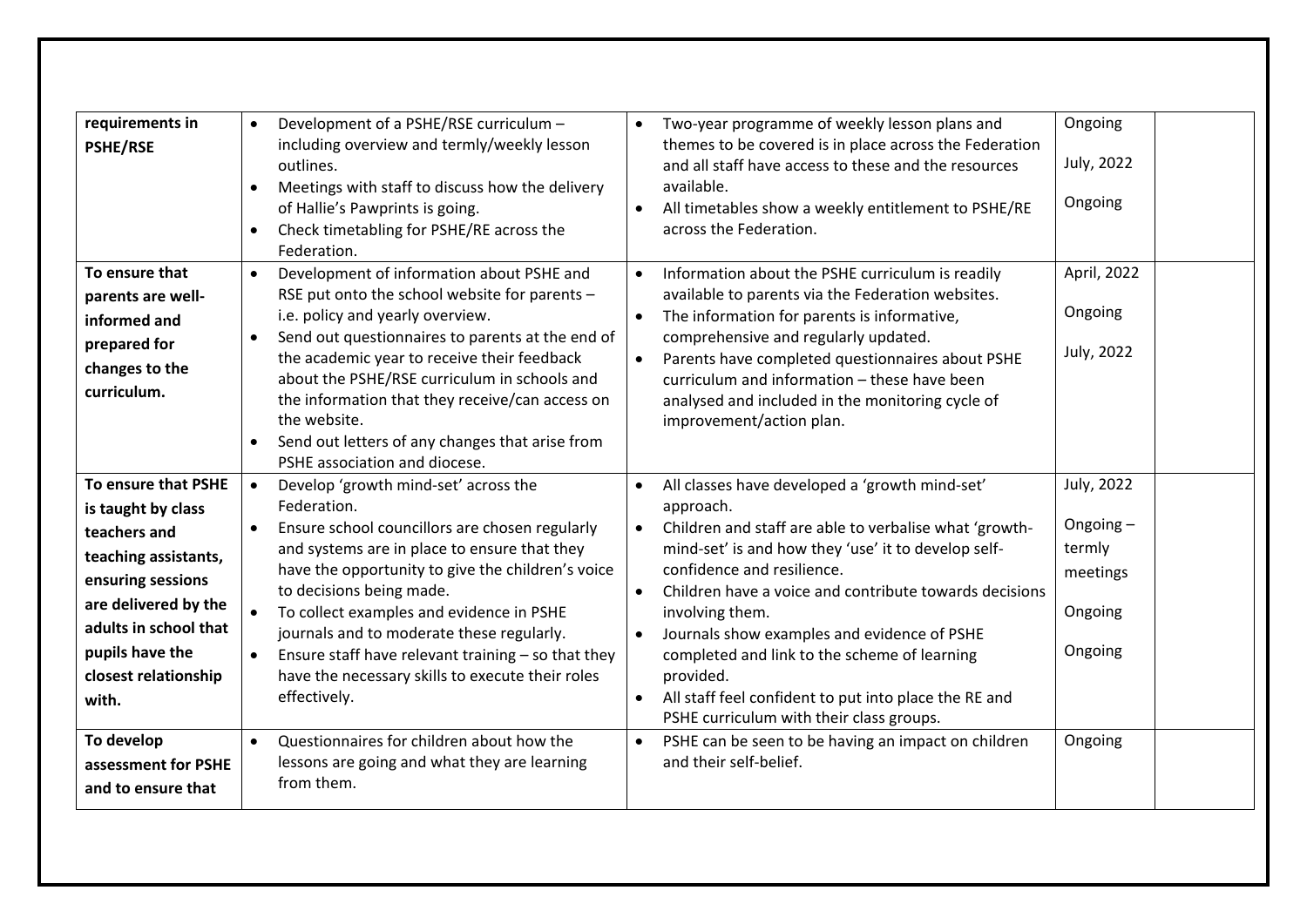| these demonstrate      |           | Develop and produce a federation assessment       |           | Pupils have completed questionnaires about PSHE                                     | January,    |  |
|------------------------|-----------|---------------------------------------------------|-----------|-------------------------------------------------------------------------------------|-------------|--|
| that the majority of   |           | for PSHE with curriculum lead.                    |           | curriculum and the information has been analysed and                                | 2022        |  |
| pupils are working     | $\bullet$ | To ensure that pupils in KS2 are taught a more    |           | used to inform planning and improvement.                                            |             |  |
| at age-related         |           | in-depth and robust SRE curriculum which          | $\bullet$ | Self-assessment is in place for children.                                           | Ongoing     |  |
| expectations.          |           | prepares them for changes during puberty, peer    | $\bullet$ | Children can discuss sensitive issues showing a growing                             |             |  |
|                        |           | pressure, bullying, online safety, drug awareness |           | knowledge and awareness.                                                            | Ongoing     |  |
|                        |           | and discrimination.                               |           |                                                                                     |             |  |
| To ensure that PSHE    | $\bullet$ | Communicate with staff on mental health and       | $\bullet$ | All staff are aware of vulnerable children across the                               | Termly      |  |
| is clearly part of the |           | well-being of children following lockdown.        |           | Federation.                                                                         |             |  |
| recovery curriculum    |           | To provide questionnaires for children on their   | $\bullet$ | Staff share any information about children who appear                               | Termly      |  |
|                        |           | own mental health and well-being.                 |           | to be struggling with re-engagement with school                                     | Termly and  |  |
|                        | $\bullet$ | Pupil progress meetings to discuss children who   |           | and/or the curriculum.                                                              |             |  |
|                        |           | may need additional support.                      | $\bullet$ | Pupil progress is discussed regularly - via zoom if                                 | ongoing     |  |
|                        |           | Establish what is being done to support           |           | needed.                                                                             |             |  |
|                        |           | vulnerable children.                              | $\bullet$ | Systems and procedures are in place to support                                      |             |  |
|                        |           |                                                   |           | vulnerable children.                                                                |             |  |
|                        |           |                                                   | $\bullet$ | Children have the opportunities to communicate how                                  |             |  |
|                        |           |                                                   |           | they are feeling.                                                                   |             |  |
| Links with the whole   | $\bullet$ | <b>Attend Mental Health courses</b>               |           | Mental health courses have been completed and                                       | April, 2022 |  |
| school community       |           | Use the mentally healthy schools agenda with      |           | information disseminated via staff meetings, e-mails                                | and         |  |
| to raising awareness   |           | children across the Federation.                   |           | etc.                                                                                | ongoing     |  |
| of mental health       |           | Use the mentally healthy schools agenda with      | $\bullet$ | Staff have completed mental health questionnaires                                   |             |  |
|                        |           | staff across the Federation.                      |           | and these have been analysed. These have formed the                                 | Annually    |  |
|                        | $\bullet$ | Questionnaire for staff mental health and well-   |           | basis for a whole school community mental health                                    |             |  |
|                        |           | being.                                            |           | action plan.                                                                        | Ongoing     |  |
|                        | $\bullet$ | Staff activities and support given as needed.     |           | The schools are involved with the mentally healthy                                  | Ongoing     |  |
|                        | $\bullet$ | To develop a whole school approach to mental      |           | schools agenda for both children and staff. Resources<br>are accessed and utilised. |             |  |
|                        |           | health.                                           | $\bullet$ | Systems are in place to support children with their                                 | Ongoing     |  |
|                        |           | To share mental health resources and tools with   |           | mental health and well-being needs.                                                 |             |  |
|                        |           | parents.                                          | $\bullet$ | Systems are in place to support staff with their mental                             | February,   |  |
|                        | $\bullet$ | Complete mental health first aider course         |           | health and well-being needs.                                                        | 2022        |  |
|                        |           | online.                                           |           |                                                                                     |             |  |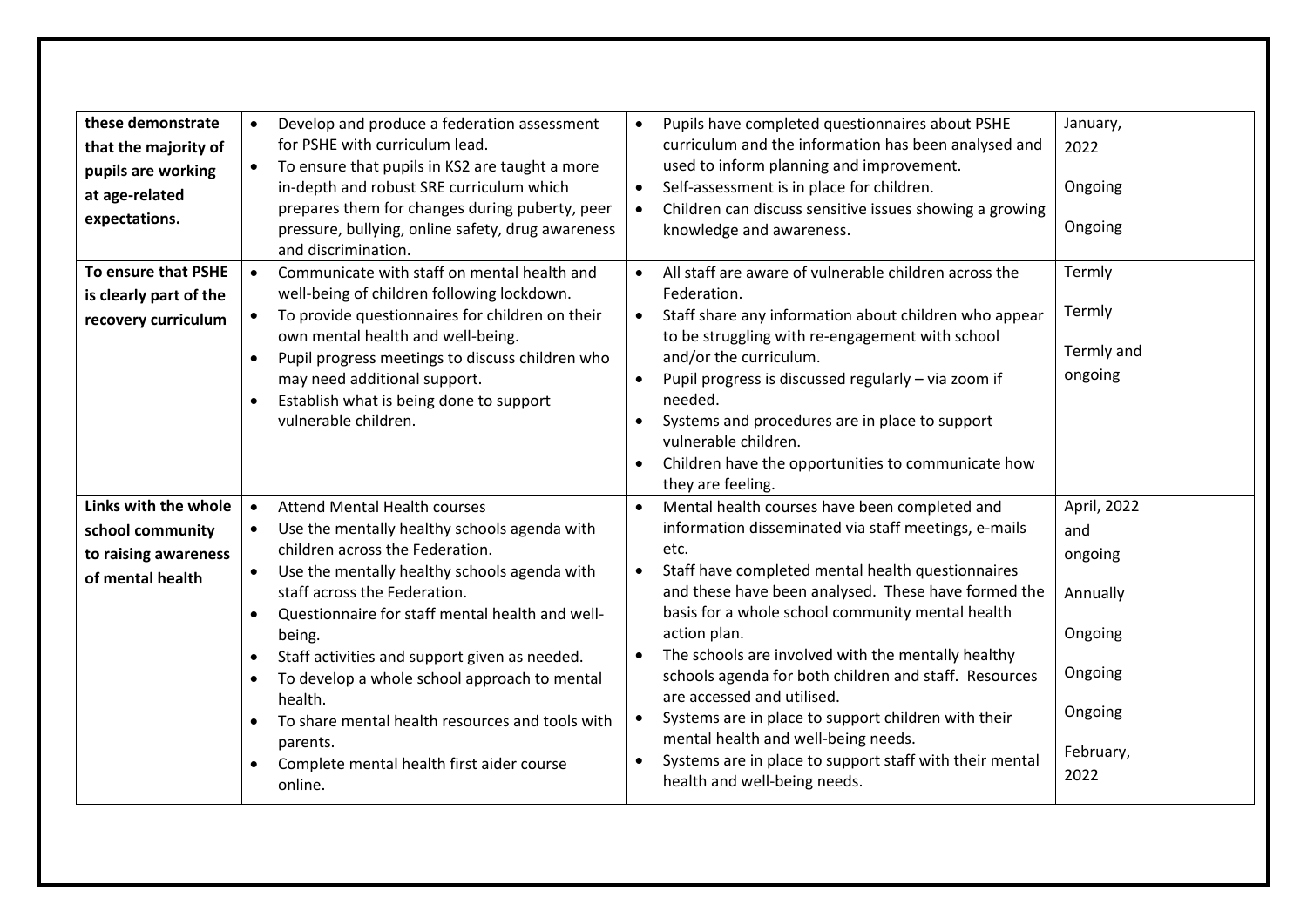| <b>SIAMS PRIORITY</b>                                                                                                                                           | Liaise with mental health team at County to<br>$\bullet$<br>support processes.                                                                                                                                                                                                                                                                                                                                                                                               | April, 2022<br>Systems are in place to help support parents with<br>mental health and well-being.<br>Ongoing<br>Links have been established with the mental health<br>$\bullet$<br>team at County and their resources are being accessed<br>and shared.                                               |
|-----------------------------------------------------------------------------------------------------------------------------------------------------------------|------------------------------------------------------------------------------------------------------------------------------------------------------------------------------------------------------------------------------------------------------------------------------------------------------------------------------------------------------------------------------------------------------------------------------------------------------------------------------|-------------------------------------------------------------------------------------------------------------------------------------------------------------------------------------------------------------------------------------------------------------------------------------------------------|
| To extend the<br>provision for<br>Spiritual<br>Development<br>within all areas.                                                                                 | Provide opportunities for learning questions at<br>$\bullet$<br>the start of PSHE topic or lesson to encourages<br>investigation skills, curiosity and discussion.<br>PSHE lessons inspires curiosity and provide<br>opportunities for children to reflect on different<br>opinions and also allows children to be<br>imaginative and creative.<br>Provide opportunities for children to discuss a<br>range of situation which allows children to show<br>respect to others. | Ongoing<br>Children to become better at using their questioning<br>skills and taking part in discussions.<br>Children accept the people's views and opinions.<br>$\bullet$<br>Children want to learn more and take more<br>$\bullet$<br>responsibilities for their learning.                          |
| <b>Establish global</b><br>links in order to<br>offer pupils<br>opportunities to<br>think in greater<br>depth about life<br>globally.<br><b>OFSTED PRIORITY</b> | Discuss and include global issues within PSHE<br>$\bullet$<br>and RE lessons.<br>Links with the Young Leaders award.<br>Pupils have regular opportunities to debate a<br>$\bullet$<br>range of global issues which include those that<br>are important to them and those of national<br>importance.                                                                                                                                                                          | Children to have a better understanding of issues<br>$\bullet$<br>Ongoing<br>around the world.<br>Children to have a more positive attitude towards<br>$\bullet$<br>helping issues locally and globally.<br>Children to be more confident at sharing their views on<br>$\bullet$<br>different issues. |
| To continue to<br>improve the<br>standard of reading,<br>inference and<br>comprehension<br>across the school                                                    | Children are exposed to a selection of high<br>$\bullet$<br>quality texts.<br>Children are encouraged to read a range of<br>literature to build up a 'love' of reading.                                                                                                                                                                                                                                                                                                      | Children have an appreciation of a range of authors.<br>Ongoing<br>$\bullet$<br>Children have experience of reading a wider range of<br>throughout<br>$\bullet$<br>genre.<br>the year.<br>Reading skills are reinforced within PSHE lessons /<br>$\bullet$<br>curriculum.                             |